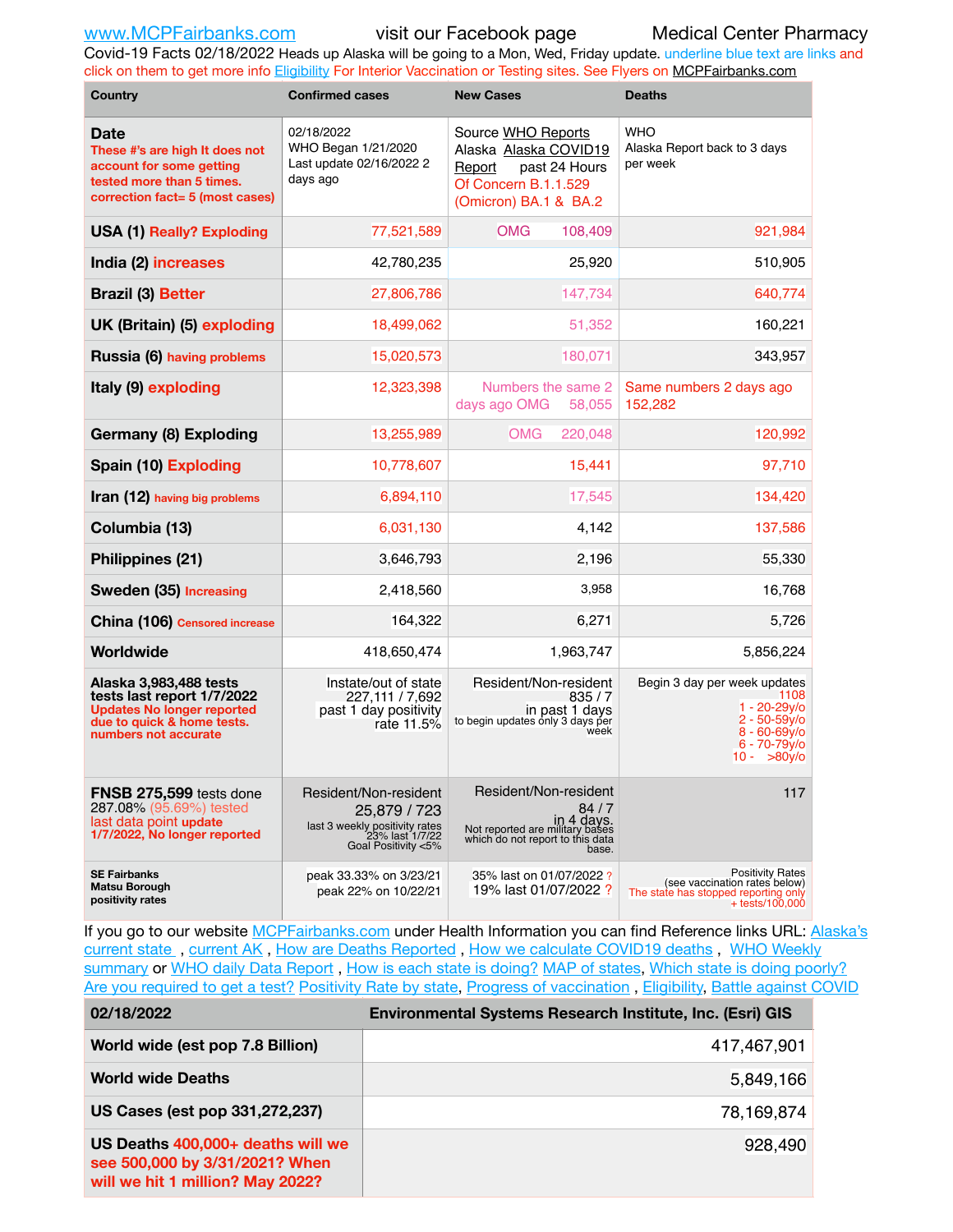Current worldwide concern are South Africa, Hungary, Austria, Germany, France, Spain, Netherlands, Belgium, UK, and Canada.

Impact of COVID-19 on the US Healthcare system

Estimated US Population 331.3 million 52.35%(est) with home tests (52.43%) have been tested (1.56 Billion tests have been run) Estimated 5% of US population will test positive for Covid-19 16.56 million (currently 78 Million (23.56%) that have tested positive vs Alaska (29.77%) we have currently tested an set 1.56 Billion based on 78 million that have tested positive discount some of these numbers by 80% to account for multiple testing of same person. If 8% will require hospitalization of the 16.56 million positive cases, we would need 1.325 million beds. Estimated by the American Hospital Association there are 800,000 staffed beds available. The US has 2.8 hospital beds per 1000 our needs could be 56, China had 4.3, Italy 3.2, South Korea 12.3

The USNS Mercy and Comfort added 2,000 staffed beds, not ICU Of these estimated to be admitted to ICU 860,000. to ICU beds The US has 16,000 ICU beds we have 68,000-85,000 beds

US could need 299,000beds with ventilators  $\leq$ 16,000 ventilators

 The Needs

**Summation:** Estimated needs could be 1.325 million hospitalized beds for just COVID-19 patients alone. If positives represents 5% of test run, then approximately 1.56 Billion have been tested, we have no idea how many tests have been run or how many multiple tests conducted on the same person, resulting in 78 million positive tests run with 923,977 total deaths with 6,233 deaths in the past 4 days, ave 1,312/day. In AK, with 226,276 positive cases 29.77% of Alaska, 3,514 hospitalizations, and 1081 deaths. Hospitalization rate is 1.55% of those that test positive, Death Rate 30.76% of those hospitalized. Those >60 y/o represent 15% of positive cases, yet represent 80% of deaths. 923,977 vaccines given equal approximately 422,651 (55.61%) completed series and 472,896 (62.22%) vaccinated once of population, Booster 179,421 (23.61%).

Normal ICU stay 5-7 days, estimated ICU stay for COVID-19 2-3 weeks and they could tie up a ventilator for that length of time also, helping only 1/3 as many patients.

This is why we need to flatten the curve by social spacing and only essential travel.

Expected Death (these are just estimates based on other countries) if 5% of the US Population (16.56 million) test positive we are now at 29.137 million positive (8.8%) and if

1% die = 165,600 people

2% die = 311,200 people

3% die = 496,800 people

6% die = 993,600 people obviously we have passed the 1.325 million positive cases we are at 38.176465 million so if 5% of the US population (16.56 million) test positive and 6% of those die = 993,600 deaths if no vaccine, or if 3.09% (511,704) will die, but we are 11.5% of the population, we know 1.65% die or 631,809 people. World wide death rate of positive tests actually 1.41% This has dropped. The US is at 923,977 1.18% of those actually tested positive, due to Omicron, that is 508% lower death rate than when we started in 3/2020 , started at 6%. But we are slipping Death % have gone from 1.67 to 1.82% to 1.59 to 1.18%. There are 7.8 Billion people in the world, 331.3 million live in the US (4.2% of the world's population) 23.56% have tested positive. The US deaths represents 15.84% of the world's death numbers and 18.80% of worldwide confirmed cases we should be at 4.2%. Interesting the US has access to the greatest health care in the world, yet experienced 1 death of 7 deaths worldwide or 15.84% of the worlds death yet represent only 4.2% of the population. What are we doing wrong?

In comparison to the flu in the US.

CDC Estimates. From 2010 to 2016, the flu-related death rate was between 12,000 and 56,000, with the highest season being 2012 to 2013 and the lowest being 2011 to 2012. Most deaths are caused by complications of the flu, including pneumonia or a secondary bacterial infection of the heart or brain. or 2,000 to 9,333 per year. In 2020 in the US has 19 million cases 180,000 hospitalized and 10,000 (0.052%) have died, typically it is 2% will die, compared to 1.18% with COVID19. 471.19% (US), 524.14% (Alaska), (not updated) (Fbks) are still too few to protect us from future outbreaks. Experts feel that we need either need people to get infected with the virus and develop antibodies or get vaccinated to create immune antibodies to protect us, that we need >65% of the population to have positive antibody tests and preferably 70-90%, one expert felt they would not feel confident til >85% were positive, to give assurance (herd immunity) in order to go without masks and social distancing. NY City seems to have the highest number at 20%. Testing is so important. Currently we are testing at 70.78 Million tests per month. At this rate to test everyone once it will take 4.63 months or over 0.39 years. To test 3 times it would take 13.90 months or almost 1.17 years still from now

The [Flu](https://lnks.gd/l/eyJhbGciOiJIUzI1NiJ9.eyJidWxsZXRpbl9saW5rX2lkIjoxMDMsInVyaSI6ImJwMjpjbGljayIsImJ1bGxldGluX2lkIjoiMjAyMTAyMjYuMzYwNDA3NTEiLCJ1cmwiOiJodHRwczovL3d3dy5jZGMuZ292L2ZsdS93ZWVrbHkvb3ZlcnZpZXcuaHRtIn0.ePMA_hsZ-pTnhWSyg1gHvHWYTu2XceVOt0JejxvP1WE/s/500544915/br/98428119752-l) (Influenza kills approximately 1-2% of those infected ([1.6% positivity in Alaska](http://dhss.alaska.gov/dph/Epi/id/SiteAssets/Pages/influenza/trends/Snapshot.pdf) zero deaths for flu), SARS killed 800 people total, COVID19 appears to kill 1.18% (923,977) of those that test positive (23.56% of US COVID) or 41% less deadly than the flu and yet seems to be more contagious. (Seems to spread more readily) [Flu rates dropped from 300 to single digits this year](https://lnks.gd/l/eyJhbGciOiJIUzI1NiJ9.eyJidWxsZXRpbl9saW5rX2lkIjoxMDEsInVyaSI6ImJwMjpjbGljayIsImJ1bGxldGluX2lkIjoiMjAyMTAyMjYuMzYwNDA3NTEiLCJ1cmwiOiJodHRwOi8vZGhzcy5hbGFza2EuZ292L2RwaC9FcGkvaWQvUGFnZXMvaW5mbHVlbnphL2ZsdWluZm8uYXNweCJ9.oOe3nt2fww6XpsNhb4FZfmtPfPa-irGaldpkURBJhSo/s/500544915/br/98428119752-l) note the start of mask wearing impacted flu numbers. Alaska has 226,276 so far 25,795 in Fairbanks or 1 of every 9 of Alaskans, and with 117 of 1081 deaths 1 in 9, the first case was transient foreign airline crew member. Interesting, the Source of Alaska's SARS-Cov2 virus originated not from East Asia by travelers or the west coast (Washington where it was first observed) , but came from the east coast of the US, and they were inoculated first from Europe, accordingly from New York's Governor and CDC. Currently 41 Variants known, only 15 of major concern in the US. (Europe's (china's)) Primary, plus an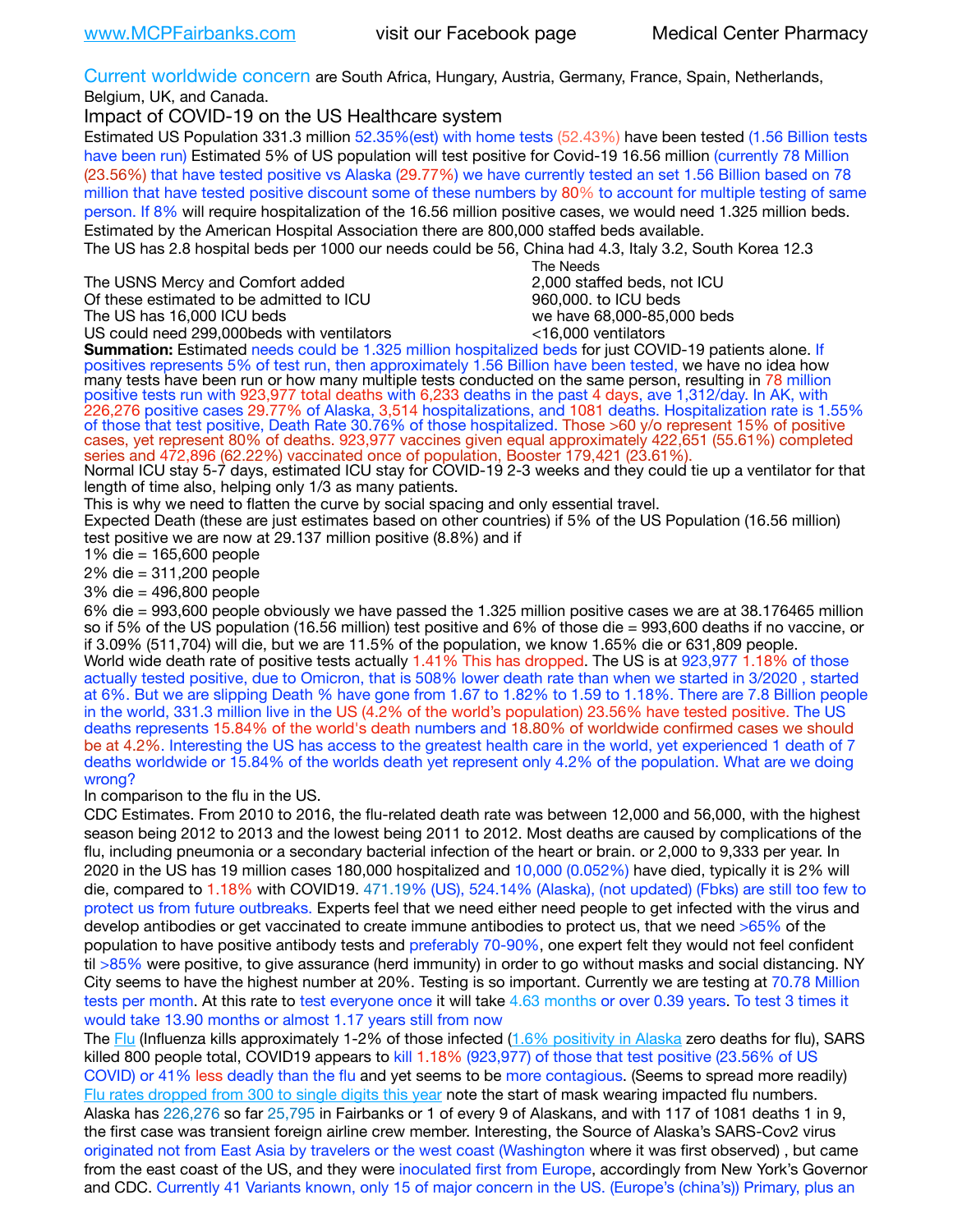Ohio variant (COH.20G/501Y), California, [UK](https://www.cdc.gov/coronavirus/2019-ncov/transmission/variant-cases.html) (B.1.1.7), (7) South African (1.351), South African (Omicron B.1.1.529), India (Delta), Delta-Plus, Peru (Lambda(C.37)), Mu (Columbia) and (2) Brazil (P.1) Omicron, we have seen 7, Europe's (China) [variant,](https://www.webmd.com/lung/news/20210318/cdc-who-create-threat-levels-for-covid-variants?ecd=wnl_cvd_031921&ctr=wnl-cvd-031921&mb=kYbf7DsHb7YGjh/1RUkcAW0T6iorImAU1TDZh18RYs0=_Support_titleLink_2) UK, India (delta) now representing 4.6% was 97%% of new tests, now <2%, now Omicron BA.1 now 98%), watching for Omicron BA.2 Alaska so far, the last 6 in particular as they have a 50% increase in transmissibility vs 20% in the others over the China variant, the delta variant is 50% more transmissible than the UK (B.1.1.7)version, Omicron may be 500% more transmissible than delta, now Omicron BA.1(98%). For the latest in [Variance issues in Alaska.](https://experience.arcgis.com/experience/af2efc8bffbf4cdc83c2d1a134354074/) [Nationally Variant changes](https://covid.cdc.gov/covid-data-tracker/#variant-proportions).

**Best practice protection** is good personal Hygiene do not touch eyes, nose, mouth, wash hands frequently for at least 20-30 seconds, before you touch your face, and observe personal spacing of 6-18 feet. Remove your shoes in your house, frequently clean surface areas, let the cleaner sit 15-20 sec before wiping off. **We are recommending to wear any kind of mask.**

Drug treatment is being researched, but as yet not been verified, only suggested, 2 in the wings. Best to isolate those sick and isolate those most susceptible (old and preconditioned with risk factors)

**Risk factors:** Cardiovascular disease (56.6%), Obesity (41.7%), Diabetes (33.8%), age >60, respiratory problems, especially smokers or those who vape, High Blood Pressure.

One episode in China, a man tested negative for 27 days before showing symptoms. So Isolation may want to be considered up to 4 weeks not just 10-14 days.

Italy 1 in 10 positive cases admitted to ICU due to Hypoxic failure requiring mechanical ventilation. In NY it was 1 in 7 that required hospitalization, of the 5700 hospitalized 2634 were discharged (79% (2081)) or added (21%(553)), 9 in 10 put on a ventilator died.

Public policy development and education is important.

### **How Long does Covid-19 stay on objects**



Discount these numbers by 80% to reflect multiple testing of the same person. To be safe, we need at least 25% to see if we are making progress, [60%](https://www.jhsph.edu/covid-19/articles/achieving-herd-immunity-with-covid19.html) to [barely qualify](https://www.nature.com/articles/d41586-020-02948-4) to be safe, and [70-90%](https://www.mayoclinic.org/herd-immunity-and-coronavirus/art-20486808) to be assured we will not see a second wave of sickness. Some experts will [not feel safe til we are at 85%.](https://www.bannerhealth.com/healthcareblog/teach-me/what-is-herd-immunity) See bottom of last page to see how and where in Alaska do we and each of the boroughs stack up, compared to other states and the nation. Three types of clinical laboratory COVID-19 or SARS-CoV-2 tests are being developed: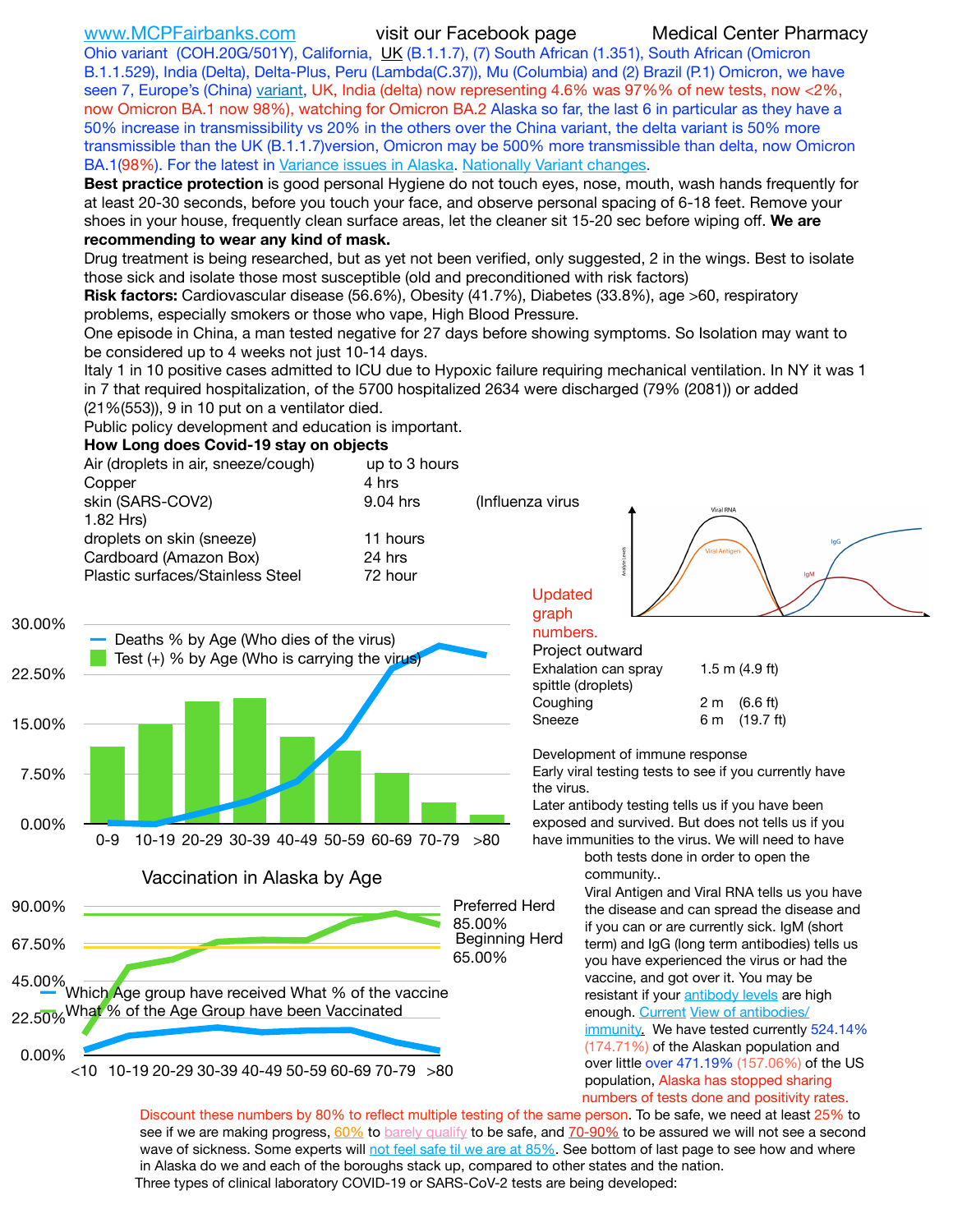Molecular Gene sequencing (current method), Viral antigen (testing parts of the virus), Host antibody tests (serology). They detect the virus in different ways.

Mask & [Mask Usage:](https://www.nationalgeographic.com/history/2020/03/how-cities-flattened-curve-1918-spanish-flu-pandemic-coronavirus/) N95 filter out 95% of the particles in the air 3 microns in size or larger.

Mold sizes are about10-12 microns in size. Bacteria are larger, so is dust, Gas molecules and viruses are smaller. PM2.5 are 2.5 microns in size. So are smoke particles & air pollution in Fairbanks.

**Viruses** can be 1 micron in size, 0.3 micron in size, or 0.1 microns in size, so they **will pass right through**. **We recommend wearing any mask, the mask may provide up to 5 times the protection** ver **wearing no mask at all**. It still **does not protect** the wearer from contracting the infection, it **can inhibit** the spreading, something is **better than nothing at all**.

**Remember there is a clean side ( the side towards you) and a dirty side,** the side to the contaminated air is dirty. If you are COVID positive then this is reversed. When handling the mask, do not touch the dirty side and then touch your face, Wash properly your hands first after touching the dirty side before touching your face. If you are infected the dirty side is the inside surface of the mask.

> homemade fabric mask 2 hours. Do not touch the dirty side.

Wash your homemade mask in hot water wash >133F (for at least 10 minutes) and rinse to sanitize with high heat >133F Plus and a weak bleach or peroxide (not Both) the mask. Daily if possible. If you are a

| <b>Conflict</b>                                          | Combat<br><b>Death</b> | Past 4<br>days |  |  |  |
|----------------------------------------------------------|------------------------|----------------|--|--|--|
| <b>Revolutionary War</b>                                 | 8,000                  |                |  |  |  |
| <b>Civil War</b>                                         | 214,938                |                |  |  |  |
| World War I                                              | 53,402                 |                |  |  |  |
| <b>World War II</b>                                      | 291,557                |                |  |  |  |
| <b>Korean Conflict</b>                                   | 33,686                 |                |  |  |  |
| <b>Vietnam</b>                                           | 47,424                 |                |  |  |  |
| <b>Gulf War</b>                                          | 149                    |                |  |  |  |
| Afghanistan                                              | 1,833                  |                |  |  |  |
| Iraq                                                     | 3,836                  |                |  |  |  |
| 1918 Flu                                                 | 675,000                |                |  |  |  |
| 9/11 deaths                                              | 2,977                  |                |  |  |  |
| <b>COVID19 deaths</b><br>from 1/20/2020 to<br>02/18/2022 | 923,977                | 6,233          |  |  |  |

frontline health care provider with a

**Mask usage: 5/13/21 While the CDC** has changed it's recommendations for those who have gotten vaccinated to go mask free, except on Mass Transportation such as buses and airline, or when in crowded situations, like concerts.

Those that have not been vaccinated are still advised need to wear a mask, they are now the population at risk.

The risk has now increased for those nonvaccinated folks. They no longer have the masked people in the community to protect them. While those who have been vaccinated will not get sick or as sick. They can still pass, much more easily without the masks, the virus to those who have not been vaccinated to make them sick.

Therefore, it is even **more imperative** that those that have not been vaccinated, wear a mask to protect themselves, or get vaccinated. The sea of those with the potential to have the virus now are those <12  $y$ /o of age, those  $> 12y$ /o who have not been vaccinated, or those who have been vaccinated and are transitory carriers. Currently, this is about 50% of the US population and about 60% of the Alaskan population. And about 80% of all children under 18y/o at this moment.

**Alcohol solutions** should be 60-80% alcohol **70%** is optimal. **Keep wet and rub 30 seconds**, or Happy Birthday song sung 3 times. **Hydrogen peroxide diluted to 2%** or 4 teaspoonful per quart of water (20ml per 946ml) Bleach the same ratio **Vinegar and ammonia are good cleaning agents, but not disinfectants**. **Do not mix** any of these agents together, toxic fumes can result. **Disinfectants, in order to be effective**, should remain on the applied surface, to be cleaned moist **(wet) for 30 seconds to 4 minutes** depending on material. Caution may dissolve glue or adhesives or bleach and discolor items, check with manufacturers. Do not let it get inside electronic devices. UV (10 minutes), [UV light](http://www.docreviews.me/best-uv-boxes-2020/?fbclid=IwAR3bvFtXB48OoBBSvYvTEnKuHNPbipxM6jUo82QUSw9wckxjC7wwRZWabGw) only kills where it can see.

## **Myths**

Taking hot baths, using colloidal silver, eating garlic soup, gargling with bleach are not proven to be effective. We have already seen using chloroquine taking the wrong form in the wrong dose can be fatal, one death and one critically injured. (see Arizona couple after listening to the past-president)

**We have heard of all kinds of cures.** To date there is no curative or preventative treatments, only supportive therapy. At this point there is **no proof** that Quinine, zinc, Hydroxychloroquine, Chloroquine, Ivermectin, or Vitamin C or D works. As they say wives-tale at best, irresponsible reporting most likely. We have seen no information that they work. There have been ineffective dosing issues, over-dosing issues, permanently killing the senses of smell or taste, inappropriate usage, cardiac arrhythmias, and death from the usage of these agents have been reported.

The virus may die out with heat of summer, or cold weather, this is a myth, There are a couple of studies at show the virus can withstand 98F. We know the body tries to use up to 104F to potentiate our immune system, to kill viruses. Taking NSAID, Aspirin, Ach-Inhibitors, Arb's and you get the COVID-19 infection are not contraindicated and no clinical evidence that says you should stop any of these classes of medications. It would be misguided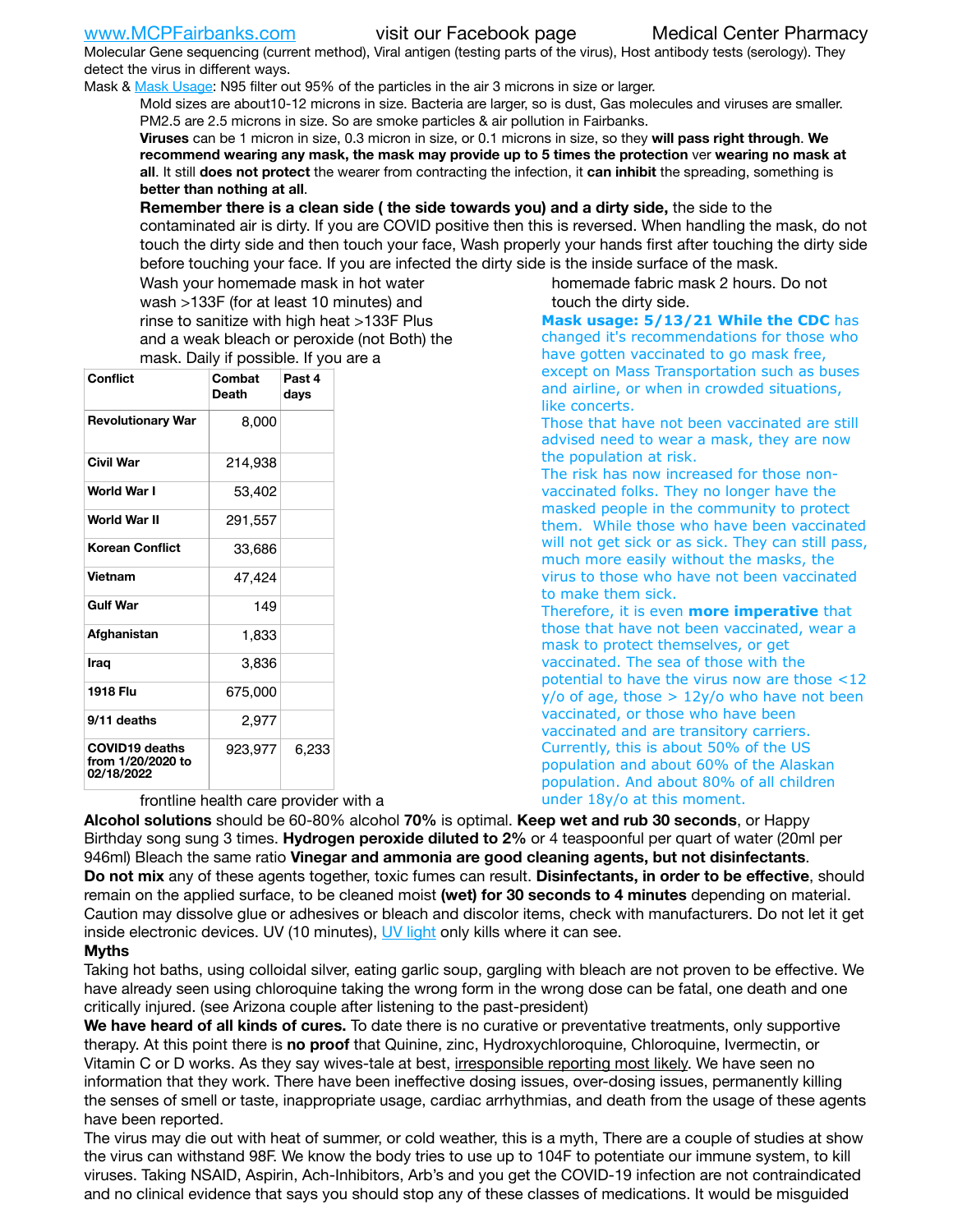and ill advised if you did so, In other words, Unless your doctor makes changes, keep taking your medications unless told to do otherwise.

**Vaccine Myths and Fake information:** There are no microchips, tracking devices, fetus tissue, at all in the vaccines. Vaccines will not and can not change your DNA., It can not change the fertility of men or women. It seems to be safe to the fetus and pregnant women. You should continue to wear a mask til we get to Herd Immunity levels, but can remove masks if you are outdoors, but not at concerts where you are close together. You should still get vaccinated complete series) even if you got COVID. If you have some of the co-morbidities, it is important that you do get vaccinated, the side effects of the vaccine will be milder and survivable than getting COVID. When you have questions, ask a pharmacist or your doctor.

As of 12/21/20, DHSS was aware of 11 reports regarding possible allergic reactions from Alaska's hospitals to CDC: Bartlett Regional Hospital (8), Providence Alaska (2) and Fairbanks Memorial Hospital (1). Two were identified as anaphylaxis and one of those resulted in hospitalization for ongoing monitoring. In the other three cases, symptoms were mild and not considered anaphylaxis. the hospitalized patient has been discharged and is doing well. The CDC said there appears to be no obvious geographic clustering of these reactions, nor was a specific production lot involved. People who experience anaphylaxis after the ffirst dose should not receive

a second dose, according to CDC recommendations. For being one of the first states in that nation to start vaccinating, those <16y/o, we have slowed down vaccinations to where we are now way behind. More people are getting sick more frequently. Soon we will have more deaths. Due to vaccination resistance, Alaska has pushed itself into near last place, in the nation, as to when we will reach "herd immunity". This is the date when we can safely remove our masks and other restrictions. Check our website [www.MCPFairbanks.com](http://www.MCPFairbanks.com) for the 13 testing sites in the interior of Alaska.

**Who is eligible now?** All Alaskans >5 y/o, can receive the Pfizer vaccine and those >16 y/o can receive all of the other vaccines, all visitors can get vaccinated. Johnson and Johnson, has been reinstated, but I would

caution not to give it to women 12-50 years old. Booster



available >16y/o. For details about eligibility, to find a provider visit **covidvax.alaska.gov.** for vaccination sites or call 1-907-646-3322 for questions *covid19vaccine@alaska.gov* 9 am – 6:30 pm Monday - Friday and 9 am-4:30 pm Saturday and Sunday. You may be put on hold, but you will not need to leave a message for a return phone call if you call within business hours. Keep these tips in mind when scheduling. checkout our website [www.MCPFairbanks.com](http://www.MCPFairbanks.com) Please keep these tips in mind when scheduling. Be sure to keep and save your proof of vaccination cards as you may need it for travel purposes in the future.

Gao Fu, the director of the China Centers for Disease Control, admitted on 4/10/2021 that the country's vaccines don't exactly give Covid-19 a knockout blow. One study from Brazil found that the vaccine from the Chinese company Sinovac was 50.4% effective, compared to Pfizer's 97%. Fu said the government is looking for ways to boost effectiveness. Post Delta Expansion (November) without<br>the booster effectiveness rates for Pfizer and Moderma mRNA was down to 18.4% the booster brought it back up to 90%.

# Many Alaskans live with underlying health concerns

You can not change your age but you can affect change with other risk factors. Nov. 17, 2020 for more information check out [Alaska DHSS Insights](http://dhss.alaska.gov/dph/Epi/id/Pages/COVID-19/blog/20201117.aspx)

Epidemiologists within the Section of Chronic Disease Prevention and Health Promotion analyzed reports from about 8,500 randomly-selected Alaska adults who participated in the annual [Behavioral Risk Factor Surveillance System \(BRFSS\)](http://dhss.alaska.gov/dph/Chronic/Pages/brfss/default.aspx) telephone survey between 2016 and 2018. About 67% of Alaska adults — two out of three — have at least one of the following ongoing health concerns that have been shown to increase chances for serious illness from COVID-19:

- 46% of Alaska adults are current or former smokers
- 32% have obesity BMI >30.0
- 8% have type 1 or type 2 diabetes
- 6% have chronic obstructive pulmonary disease (COPD)
- 5% have heart disease or have had a heart attack
- 2% have chronic kidney disease

## **Older age and other health concerns can lead to COVID-19 complications**

The CDC lists other factors that increase chances for serious illness from COVID-19 infection. [Age is one of them](https://www.cdc.gov/coronavirus/2019-ncov/need-extra-precautions/older-adults.html). Even in the absence of any other risk factors, older age increases someone's chances of serious health problems related to COVID-19. In Alaska, about 15% of adults are ages 65 years or older. If you consider older age and underlying health conditions, 71% of Alaska adults are at increased risk for serious illness from COVID-19.